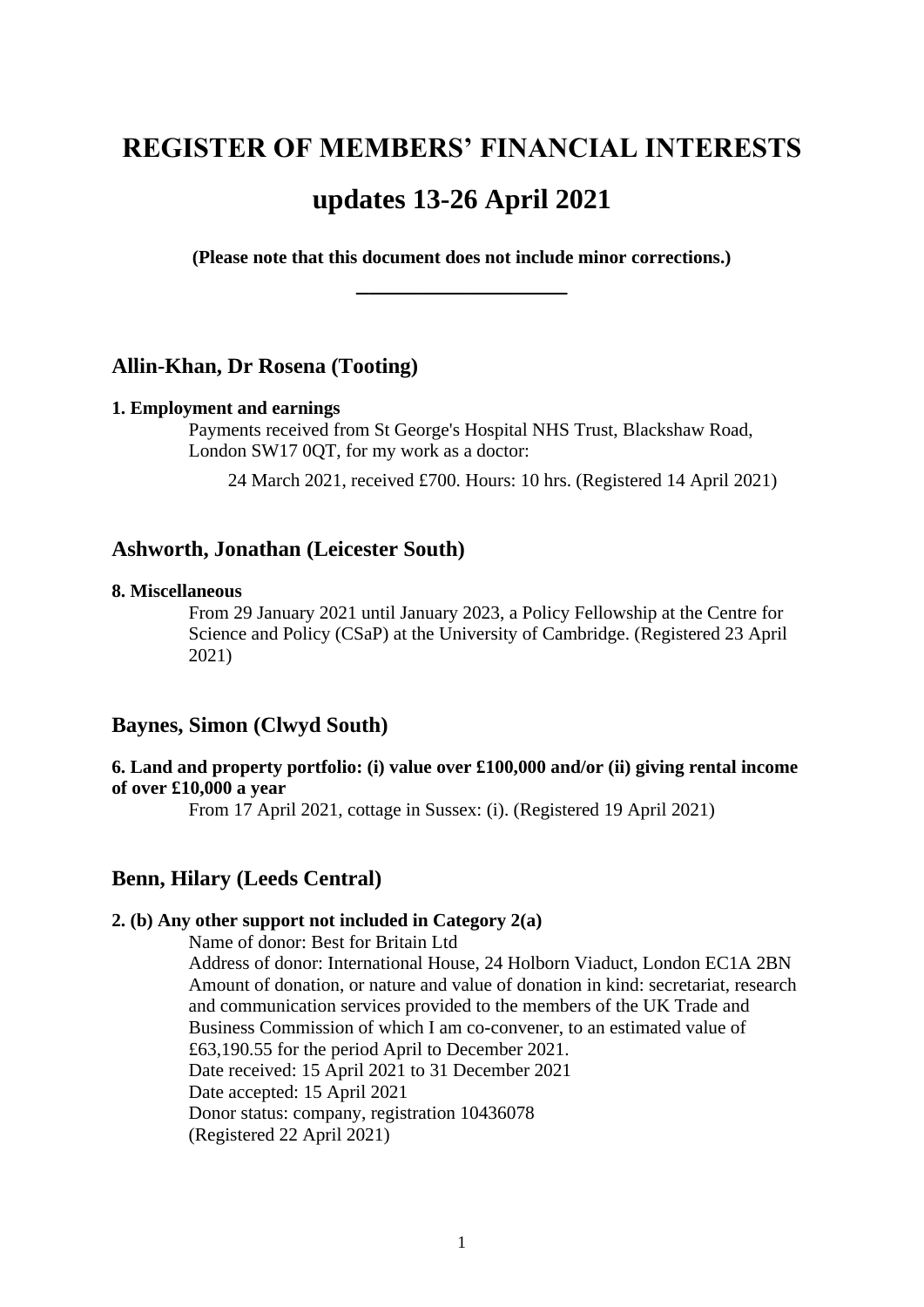# **Brine, Steve (Winchester)**

#### **1. Employment and earnings**

Payments from YouGov, 50 Featherstone Street, London EC1Y 8RT, for surveys:

Payment of £140 expected for a survey completed 13 January 2020. Hours: 35 mins. (Registered 26 April 2021)

Payment of £60 expected for a survey completed 20 January 2021. Hours: 10 mins. (Registered 26 April 2021)

Payment of £100 expected for a survey completed 8 February 2021. Hours: 20 mins. (Registered 26 April 2021)

Payment of £140 expected for a survey completed 11 March 2021. Hours: 20 mins. (Registered 26 April 2021)

## **Bristow, Paul (Peterborough)**

#### **1. Employment and earnings**

Payments from Invest in Education, 85 Great Portland Street, First Floor, London W<sub>1</sub>W 7LT, for speaking and participating in workshops on politics:

7 April 2021, received £600. Hours: 8 hrs. (Registered 19 April 2021)

## **Bruce, Fiona (Congleton)**

#### **1. Employment and earnings**

Fiona Bruce and Co LLP; solicitors practice. Address: Justice House, 3 Grappenhall Rd, Stockton Heath, Warrington WA4 2AH. Consultancy fees received:

31 March 2021, received £5,000. Hours: 7 hrs. (Registered 20 April 2021)

# **Burghart, Alex (Brentwood and Ongar)**

#### **1. Employment and earnings**

From 6 March 2019 until 31 March 2021, Non-Executive Director of New Scientist Ltd, 25 Bedford St, London WC2E 9ES. I was paid £30,000 a year for an expected annual commitment of 160 hours (20 days). (Registered 01 April 2019; updated 14 April 2021)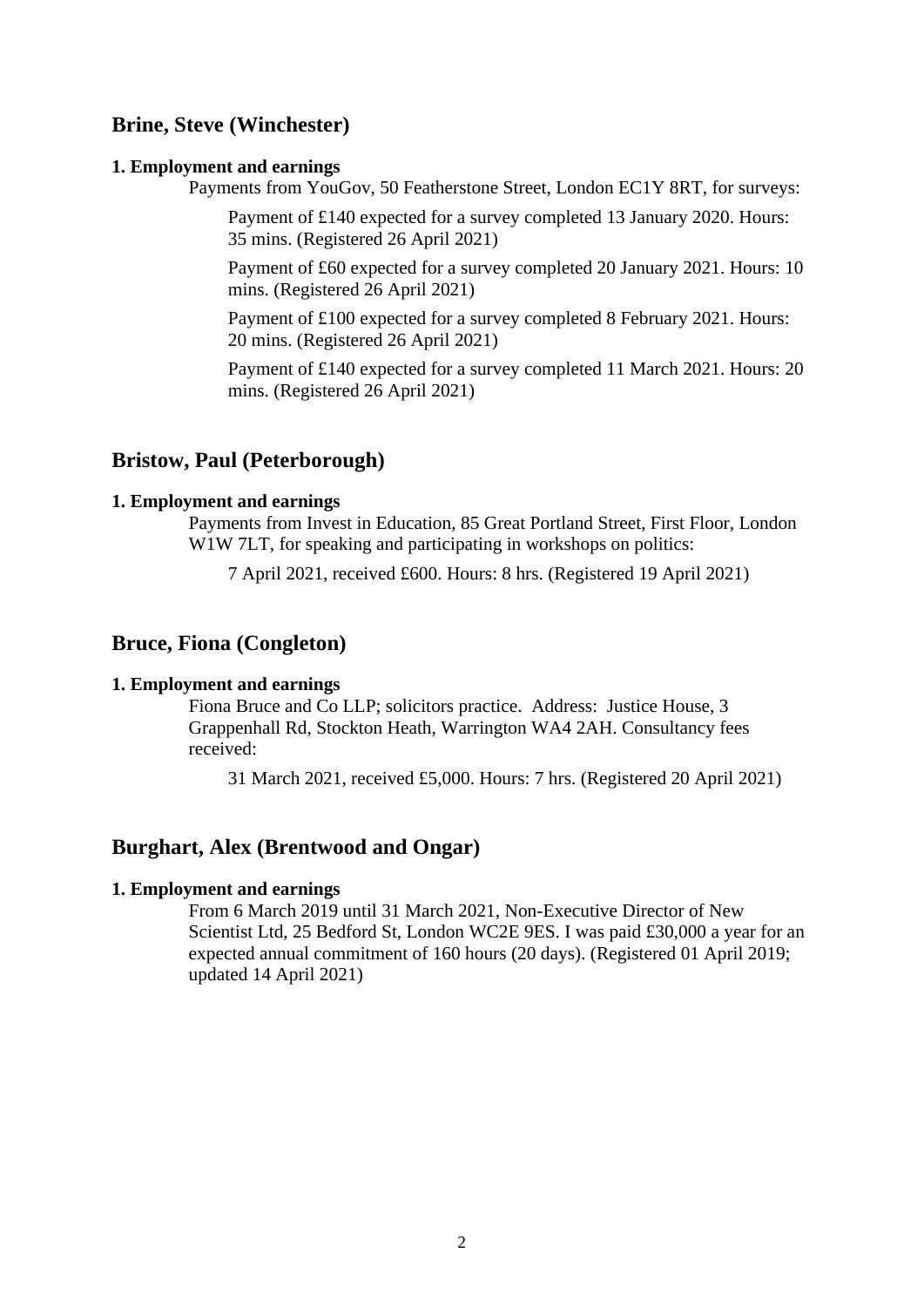# **Chishti, Rehman (Gillingham and Rainham)**

#### **1. Employment and earnings**

On 11 September 2020, commissioned into the British Army as a Reservist. Payments will be received from the Army Pay Office, 65 Brown St, Glasgow G2 8EX. (Registered 09 December 2020)

1 April 2021, received £79.59. Hours: approx. 9 hrs. (Registered 13 April 2021)

# **Churchill, Jo (Bury St Edmunds)**

## **6. Land and property portfolio: (i) value over £100,000 and/or (ii) giving rental income of over £10,000 a year**

Until 6 January 2021, a house in Newark, owned jointly with my husband: (i) and, from 7 May 2015 onwards, (ii). (Registered 04 June 2015; updated 18 January 2016 and 23 April 2021)

## **Costa, Alberto (South Leicestershire)**

## **2. (a) Support linked to an MP but received by a local party organisation or indirectly via a central party organisation**

Name of donor: British Italian Conservatives Address of donor: 90 Ebury Street, London SW1W 9QD Amount of donation or nature and value if donation in kind: £3,000 Donor status: unincorporated association (Registered 22 April 2021)

# **Daly, James (Bury North)**

#### **1. Employment and earnings**

Until 22 March 2021, Councillor, Bury Metropolitan Borough Council, Bury Town Hall, Knowsley Street, Bury BL9 0ST. I received a monthly allowance of £738. Hours: 10-20 hrs a month. (Registered 08 January 2020; updated 14 April 2021)

# **Doughty, Stephen (Cardiff South and Penarth)**

#### **1. Employment and earnings**

On 15 April 2021, attested into the British Army as a part-time Reservist. Payments will be received from the Army Pay Office, Army Personnel Centre, 65 Brown Street, Glasgow G2 8EX. (Registered 20 April 2021)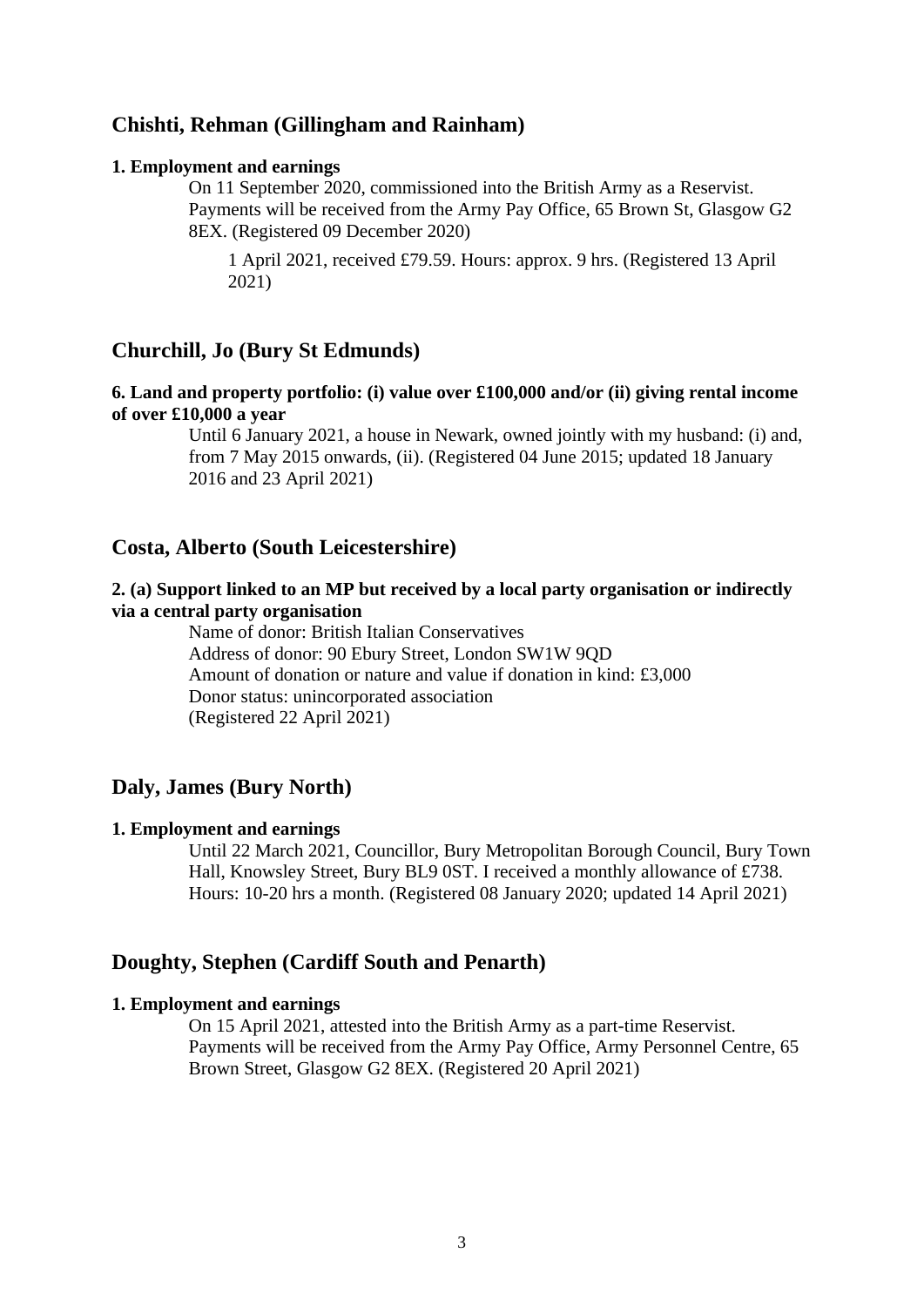# **Drax, Richard (South Dorset)**

#### **1. Employment and earnings**

Director of Morden Estates Company Limited (unpaid after 5 April 2021), The Estate Office, Charborough Park, Wareham, Dorset, BH20 7EN; property company that manages a number of family-owned properties which form part of the Charborough Estate. From 1 October 2014 to 5 April 2021, accommodation at a property in Dorset has been provided to me with an annual value of £47,500 per annum. I received no other remuneration from this company. Hours: approx. 10 hrs per week. (Updated 05 June 2015 and 21 April 2021)

## **6. Land and property portfolio: (i) value over £100,000 and/or (ii) giving rental income of over £10,000 a year**

*From 8 April 2019, agricultural land in Yorkshire: (i) and, from 23 April 2021, (ii). (Registered 11 December 2020; updated 23 April 2021) This is a late entry to which the rectification procedure was applied on 26 April 2021. Paragraph 15 of chapter 4 of the Guide to the Rules refers.*

#### **8. Miscellaneous**

Director of Morden Estates Company Limited (unpaid after 5 April 2021), The Estate Office, Charborough Park, Wareham, Dorset, BH20 7EN; property company that manages a number of family-owned properties which form part of the Charborough Estate. (Registered 21 April 2021)

# **Duncan Smith, Sir Iain (Chingford and Woodford Green)**

#### **1. Employment and earnings**

Payments for articles in the Daily Telegraph and Sunday Telegraph, 111 Buckingham Palace Rd, London SW1W 0DT:

23 March 2021, received £250 for an article published on 3 March 2021. Hours: 4 hrs. (Registered 13 April 2021)

7 April 2021, received £250 for an article published on 12 March 2021. Hours: 4 hrs. (Registered 13 April 2021)

7 April 2021, received £250 for an article published on 21 March 2021. Hours: 4 hrs. (Registered 13 April 2021)

7 April 2021, received £270 for an article published on 27 March 2021. Hours: 4 hrs. (Registered 13 April 2021)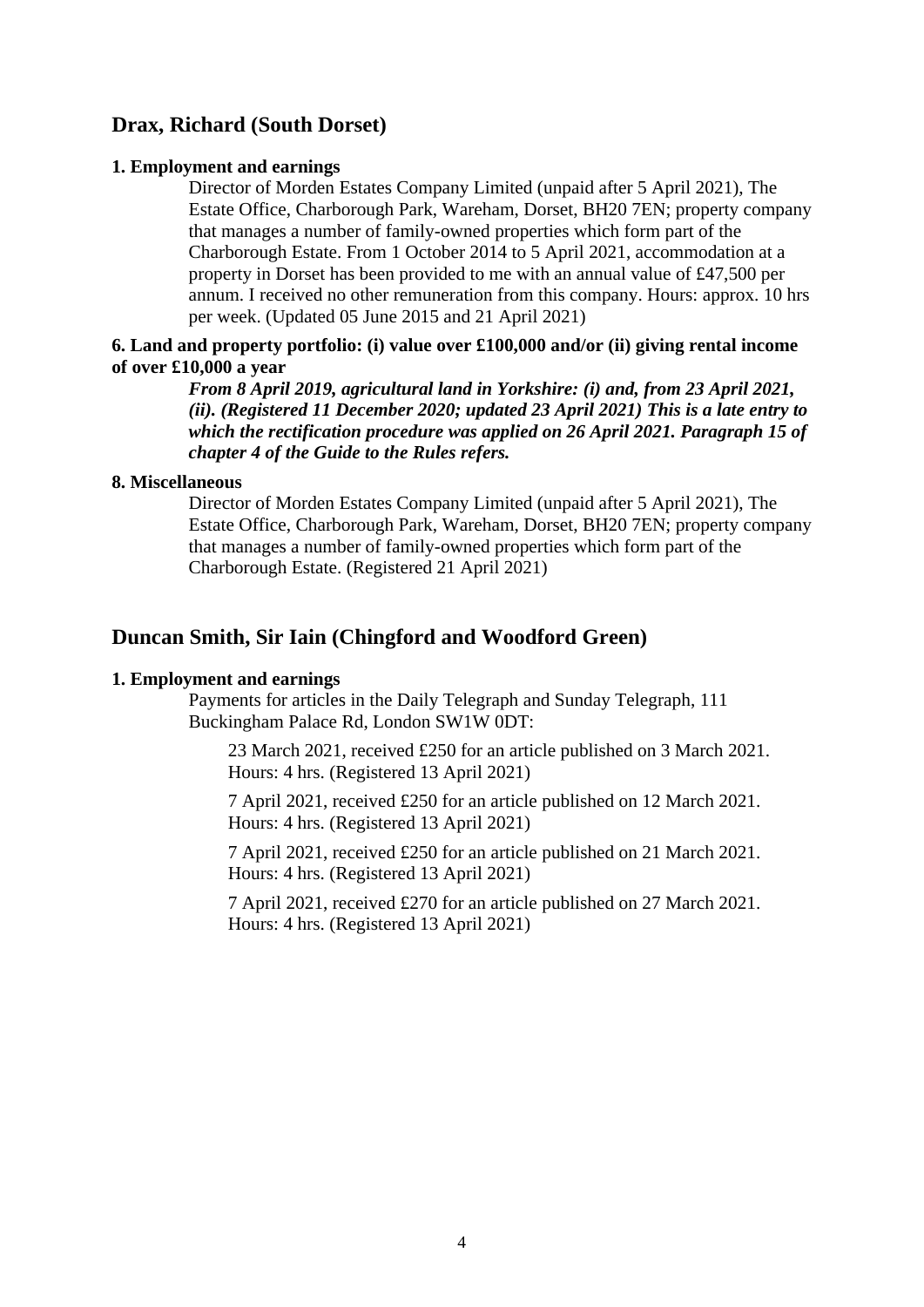# **Farron, Tim (Westmorland and Lonsdale)**

**2. (b) Any other support not included in Category 2(a)** *Name of donor: Faith in Public Ltd Address of donor: 10 Queen Street Place, London EC4R 1BE Amount of donation or nature and value if donation in kind: The services of a public relations company to the value of £14,400 Date received: 1 March 2020 - 28 February 2021 Date accepted: 1 March 2020 Donor status: company, registration 11134849 This is a late entry to which the rectification procedure was applied on 22 April 2021. Paragraph 15 of chapter 4 of the Guide to the Rules refers. (Registered 19 February 2021; updated 22 April 2021) Name of donor: Faith in Public Ltd Address of donor: 10 Queen Street Place, London EC4R 1BE Amount of donation or nature and value if donation in kind: The services of two policy advisers for a total of 30 hours a week between 1 April 2020 and 11 December 2020, and 22.5 hours a week between 1 January 2021 and 31 March 2021, total value £23,170 Date received: 1 April 2020 - 31 March 2021 Date accepted: 1 April 2020 Donor status: company, registration 11134849 This is a late entry to which the rectification procedure was applied on 22 April 2021. Paragraph 15 of chapter 4 of the Guide to the Rules refers. (Registered 19 February 2021; updated 03 March 2021 and 22 April 2021) Name of donor: Faith in Public Ltd Address of donor: 10 Queen Street Place, London EC4R 1BE Amount of donation or nature and value if donation in kind: The services of an intern for 22.5 hours a week between 1 September 2020 and 31 July 2021, value £11,579 Date received: 1 September 2020 - 31 July 2021 Date accepted: 1 September 2020 Donor status: company, registration 11134849 This is a late entry to which the rectification procedure was applied on 22 April 2021. Paragraph 15 of chapter 4 of the Guide to the Rules refers. (Registered 19 February 2021; updated 03 March 2021 and 22 April 2021) Name of donor: The Refugee, Asylum and Migration Policy Project (RAMP) Address of donor: The Courtyard, High St, Ascot SL5 7HP Amount of donation or nature and value if donation in kind: The services of a policy adviser for two days per week from 1 January 2021 to 31 May 2021, value £7,584 Date received: 1 January 2021 - 31 May 2021 Date accepted: 1 January 2021 Donor status: company, registration 12373468*

*This is a late entry to which the rectification procedure was applied on 22 April 2021. Paragraph 15 of chapter 4 of the Guide to the Rules refers. (Registered 19 February 2021; updated 22 April 2021)*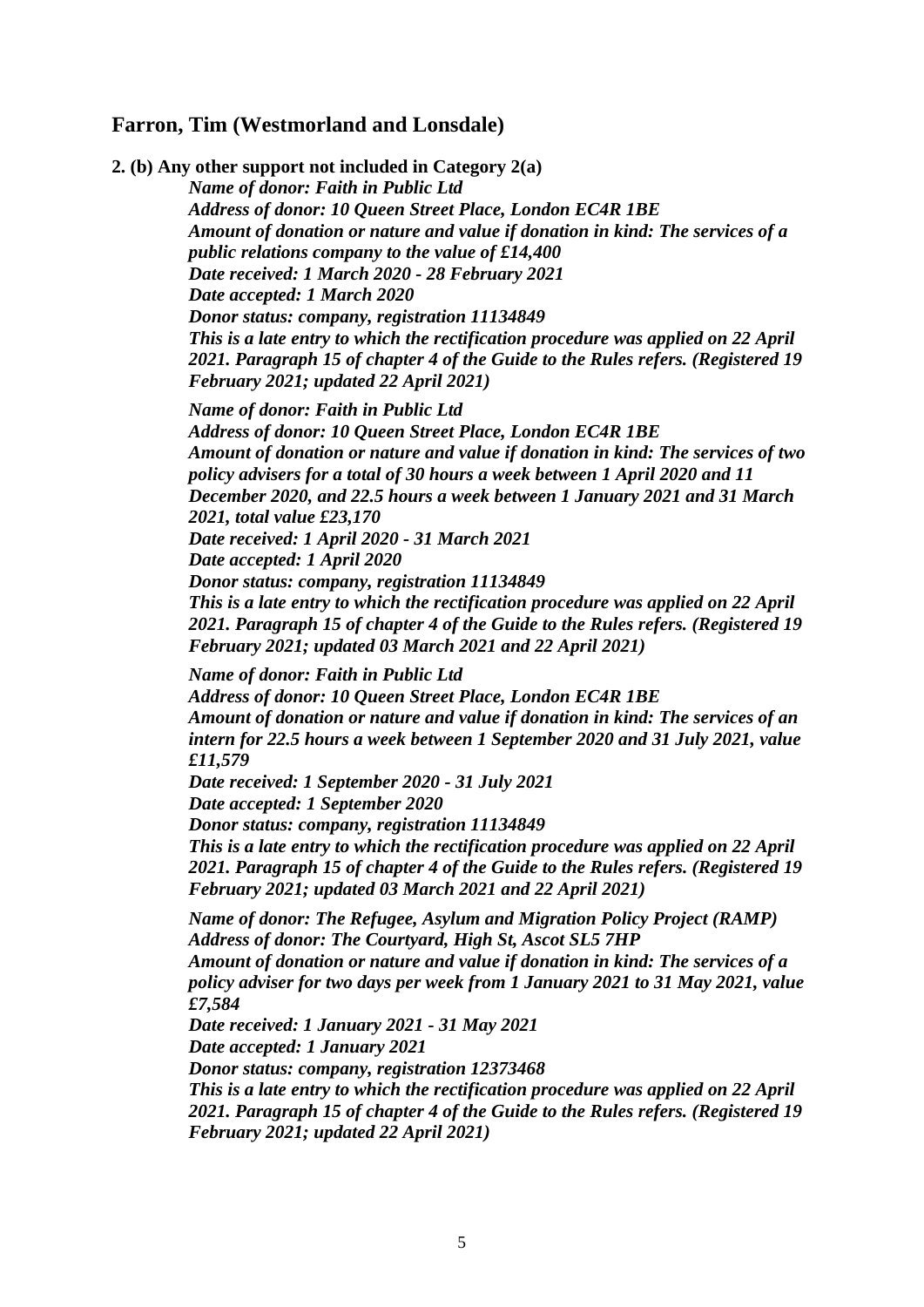Name of donor: Faith in Public Ltd Address of donor: 10 Queen Street Place, London EC4R 1BE Amount of donation or nature and value if donation in kind: The services of two policy advisers for a total of 22.5 hours a week between 1 April 2021 and 31 July 2021, and 30 hours a week between 1 August 2021 and 31 March 2022, total value £23,665.35 Date received: 1 April 2021 - 31 March 2022 Date accepted: 1 April 2021 Donor status: company, registration 11134849 (Registered 15 April 2021)

# **Fuller, Richard (North East Bedfordshire)**

#### **1. Employment and earnings**

Until further notice, Chairman of OpSec Security, brand protection. Address: 40 Phoenix Road, Washington, NE38 0AD. Payments were suspended from 1 April 2020 to 30 March 2021. From 1 April 2021, until further notice I receive £40,000 a year, paid monthly for an expected commitment of 4 hours per month. (Registered 09 January 2020; updated 27 April 2020 and 23 April 2021)

Until further notice, a director of Impero Solutions Ltd, Oak House, Mere Way, Ruddington NG11 6JS, a software company. Payments were suspended from 1 April 2020 to 30 March 2021. From 1 April 2021, until further notice I receive £20,000 a year, paid monthly for an expected commitment of 2 hours per month. (Registered 09 January 2020; updated 27 April 2020 and 23 April 2021)

Until further notice, Advisory Director of Investcorp Securities Ltd, of 48 Grosvenor St, London W1K 3HW, a venture capital company. I receive £20,000 a year, paid quarterly, for an expected commitment of 2 hrs a month. (Registered 09 January 2020)

23 April 2021, received an additional payment of £14,900 for business planning advice. Hours: 9 hrs. (Registered 23 April 2021)

# **Griffith, Andrew (Arundel and South Downs)**

#### **8. Miscellaneous**

Until 1 November 2020, I was an unpaid trustee of the Nigel Vinson Charitable Trust (No 265077). (Registered 10 January 2020; updated 20 April 2021)

In recognition of my previous 20 years' service, Sky Subscriber Services Ltd has provided me with an open-ended subscription to Sky television and telecommunication packages. Annual value for 2021-2022, approx. £1,000. (Registered 10 January 2020; updated 13 April 2021)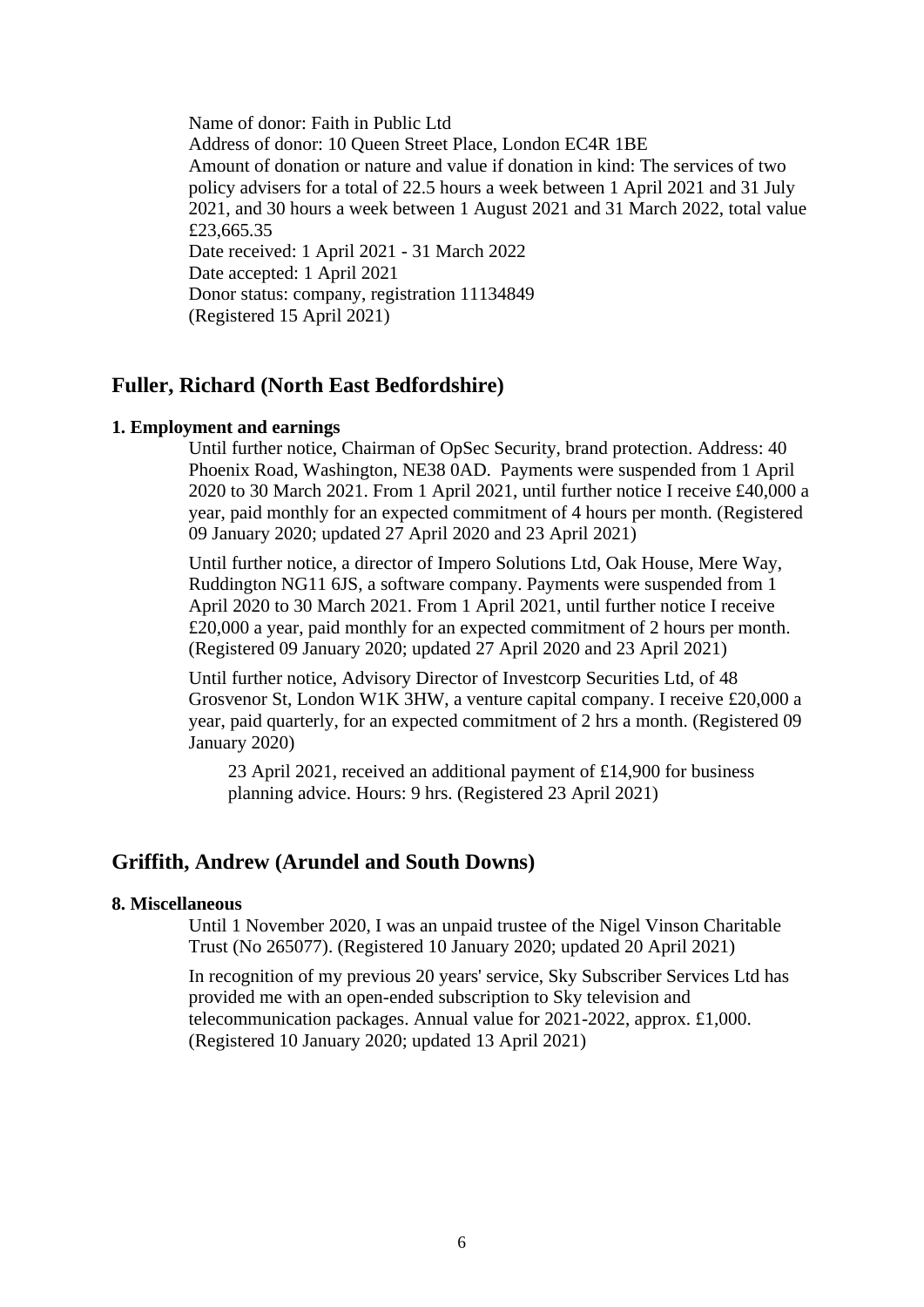# **Hollinrake, Kevin (Thirsk and Malton)**

## **1. Employment and earnings**

Until 19 March 2021, Director of Hunters Property Plc, Apollo House, Eboracum Way, Heworth Green, York YO31 7RE. I received a salary of £50,000 and car allowance of £9,000. Hours: 192 hrs a year. (Registered 5 June 2015; updated 22 June 2015 and 26 April 2021)

25 March 2021, received £32,000 as six months' pay in lieu of notice. Hours: no additional hours to those listed above. (Registered 26 April 2021)

## **7. (ii) Other shareholdings, valued at more than £70,000**

Until 19 March 2021, Hunters Property plc: estate agents. (Registered 05 June 2015; updated 26 April 2021)

From 19 March 2021, the Property Franchise Group plc. (Registered 26 April 2021)

# **Hollobone, Mr Philip (Kettering)**

# **1. Employment and earnings**

Until 1 April 2021, Councillor, Kettering Borough Council, Municipal Offices, Bowling Green Road, Kettering, NN15 7QX. From April 2017, I received a gross monthly payment of £449.50 for my role as councillor. This was a standard allowance unrelated to hours worked. My commitment was between 8 and 15 hours a month. (Updated 22 July 2015, 29 June 2017, 10 June 2020 and 14 April 2021)

From 1 April 2021 until 9 May 2021, Councillor, North Northamptonshire Council, Municipal Offices, Bowling Green Road, Kettering, NN15 7QX. This role has come about due to the automatic vesting of the former elected members of Kettering Borough Council into the new North Northamptonshire Council. (Registered 14 April 2021)

## **8. Miscellaneous**

From 4 June 2020 until 1 April 2021, through my role as a Kettering Borough Councillor, I was a Member of the North Northamptonshire Shadow Authority. This was an unpaid role. (Registered 10 June 2020; updated 14 April 2021)

From 1 April 2021 until 19 May 2021, Councillor, Kettering Town Council. This is an unpaid role which has come about due to the automatic vesting of the former elected members of Kettering Borough Council into the new Kettering Town Council. (Registered 14 April 2021)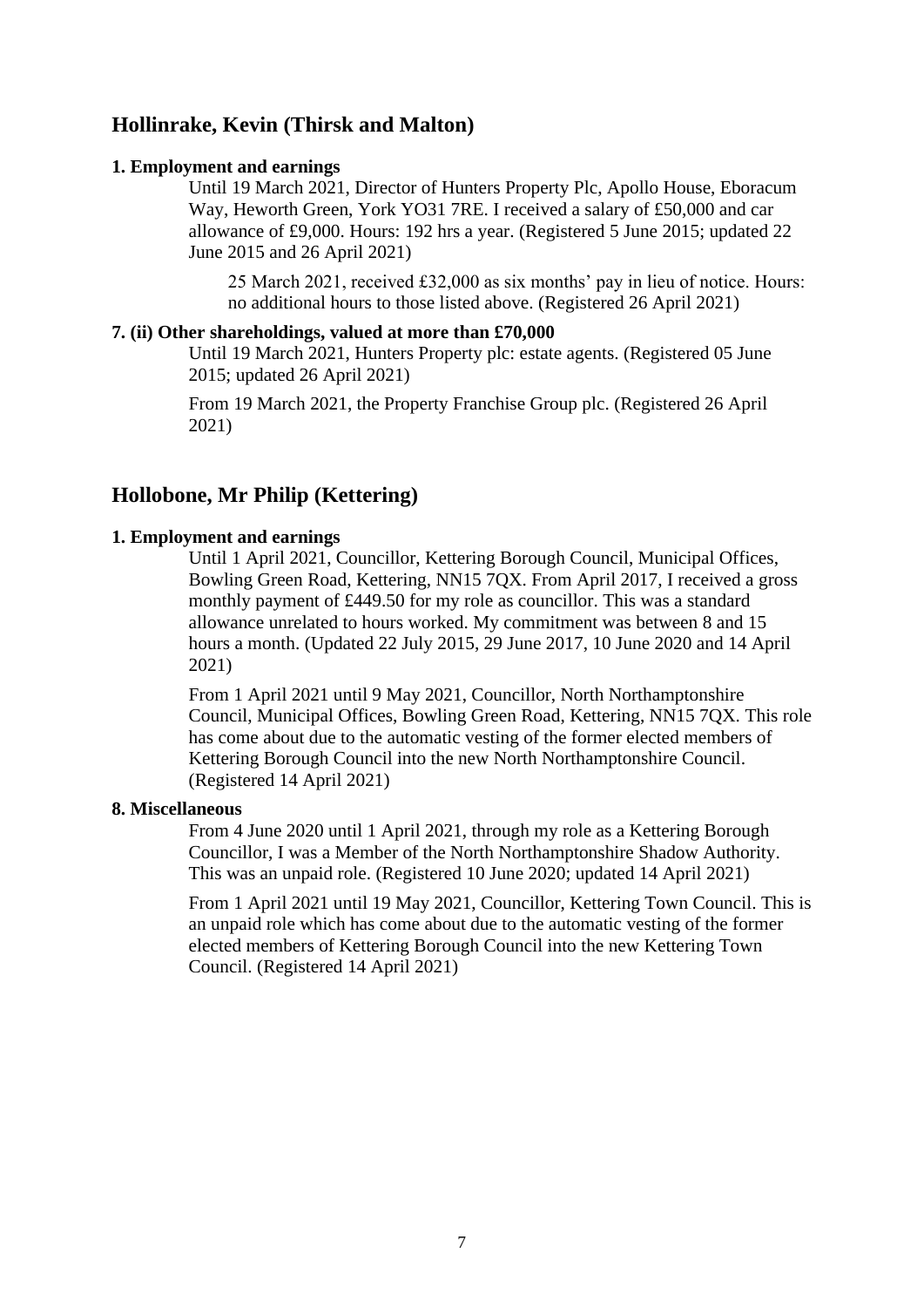# **Huq, Dr Rupa (Ealing Central and Acton)**

#### **1. Employment and earnings**

8 March 2021, received £200 from the Telegraph, 111 Buckingham Palace Road, London SW1W 0DT, for an article written in October 2020. Hours: 3 hrs approx. (Registered 29 March 2021; updated 23 April 2021)

22 March 2021, received £300 from Cumberlege Eden and Partners Ltd, Snells Cottage, The Green, Newick, Lewes BN8 4LA, for contributing to training sessions. Hours: 3.5 hrs. (Registered 14 April 2021)

# **Jenkinson, Mark (Workington)**

#### **8. Miscellaneous**

From 24 January 2020, a member of Workington Town Deal Board. This is an unpaid role. (Registered 15 April 2021)

## **Johnson, Boris (Uxbridge and South Ruislip)**

#### **1. Employment and earnings**

Payments from Hodder and Stoughton UK, Carmelite House, 50 Victoria Embankment, London EC4Y 0DZ, via United Agents, 12-26 Lexington St, London W1F 0LE:

31 March 2021, received £2,397.09 for royalties on book already written. Hours: no additional hours. (Registered 16 April 2021)

## **Kyle, Peter (Hove)**

## **2. (b) Any other support not included in Category 2(a)**

Name of donor: Anthony Watson Address of donor: private Amount of donation or nature and value if donation in kind: £5,000 Date received: 1 April 2021 Date accepted: 5 April 2021 Donor status: individual (Registered 23 April 2021)

# **Lammy, Mr David (Tottenham)**

#### **1. Employment and earnings**

Payments received via the Speaking Office, Unit 31 Highbury Studios, 10 Hornsey Street, London N7 8EL, for speaking engagements. (Updated 15 April 2021)

13 April 2021 received £2,870 from Fund Finance Association, 244 Fifth Avenue, Suite 1225, New York, for appearing on a panel on 11 March 2021. Hours: 3 hrs including preparation. (Registered 15 April 2021)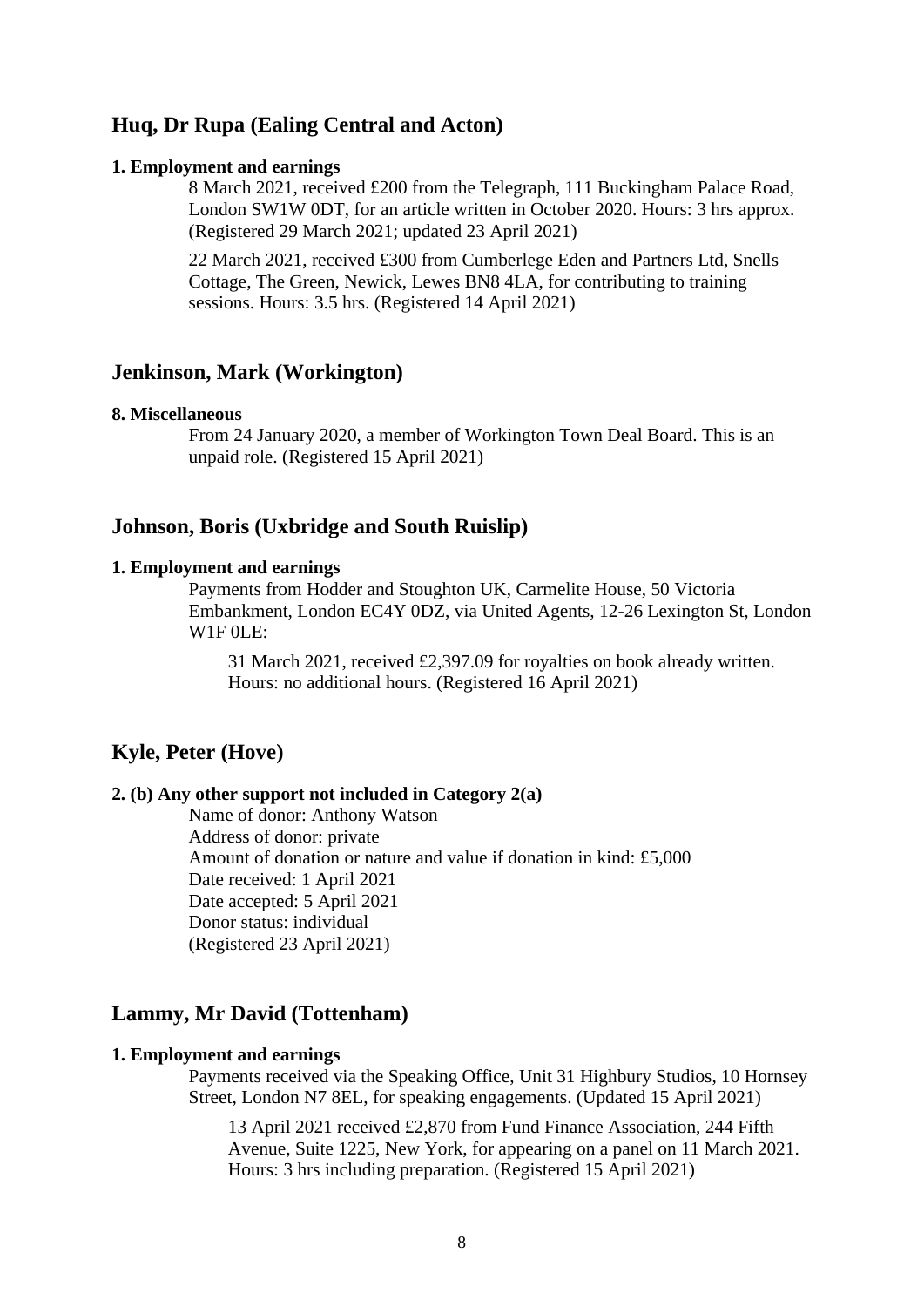# **Lewis, Brandon (Great Yarmouth)**

# **6. Land and property portfolio: (i) value over £100,000 and/or (ii) giving rental income of over £10,000 a year**

Until 30 March 2021, a house in Essex, owned jointly with my wife: (i) and, between April 2017 and 10 October 2020, (ii). (Registered 12 November 2012; updated 14 March 2016, 25 April 2017, 19 April 2021 and 22 April 2021)

## **Loughton, Tim (East Worthing and Shoreham)**

#### **1. Employment and earnings**

19 April 2021, received £500 from the Sun, the News Building, 1 London Bridge Street, London SE1 9GF, for an article for the Sun on Sunday published on 4 April 2021. Hours: 2 hrs. (Registered 19 April 2021)

## **Mak, Alan (Havant)**

## **8. Miscellaneous**

From 25 February 2020 until 21 April 2021, Vice Chairman of the Conservative Party. This was an unpaid role. (Registered 03 March 2020; updated 21 April 2021)

From 30 November 2020 until 21 April 2021, Co-Chairman of the Conservative Party Policy Board. This was an unpaid role. (Registered 15 December 2020; updated 21 April 2021)

# **McLaughlin, Anne (Glasgow North East)**

#### **1. Employment and earnings**

Payments from YouGov, 50 Featherstone Street, London EC1Y 8RT, for surveys:

8 January 2021, payment of £100. Hours: 30 mins. Fee paid direct to Provan SNP. (Registered 14 April 2021)

12 February 2021, payment of £60. Hours: 30 mins. Fee paid direct to charity. (Registered 14 April 2021)

26 February 2021, payment of £100. Hours: 30 mins. Fee paid direct to charity. (Registered 14 April 2021)

9 April 2021, payment of £120. Hours: 30 mins. Fee paid direct to charity. (Registered 14 April 2021)

#### **8. Miscellaneous**

From 15 September 2020, a member (unpaid) of the board of the Scottish Pantry Network, a charity dealing with food poverty whilst addressing environmental concerns at the same time. (Registered 20 April 2021)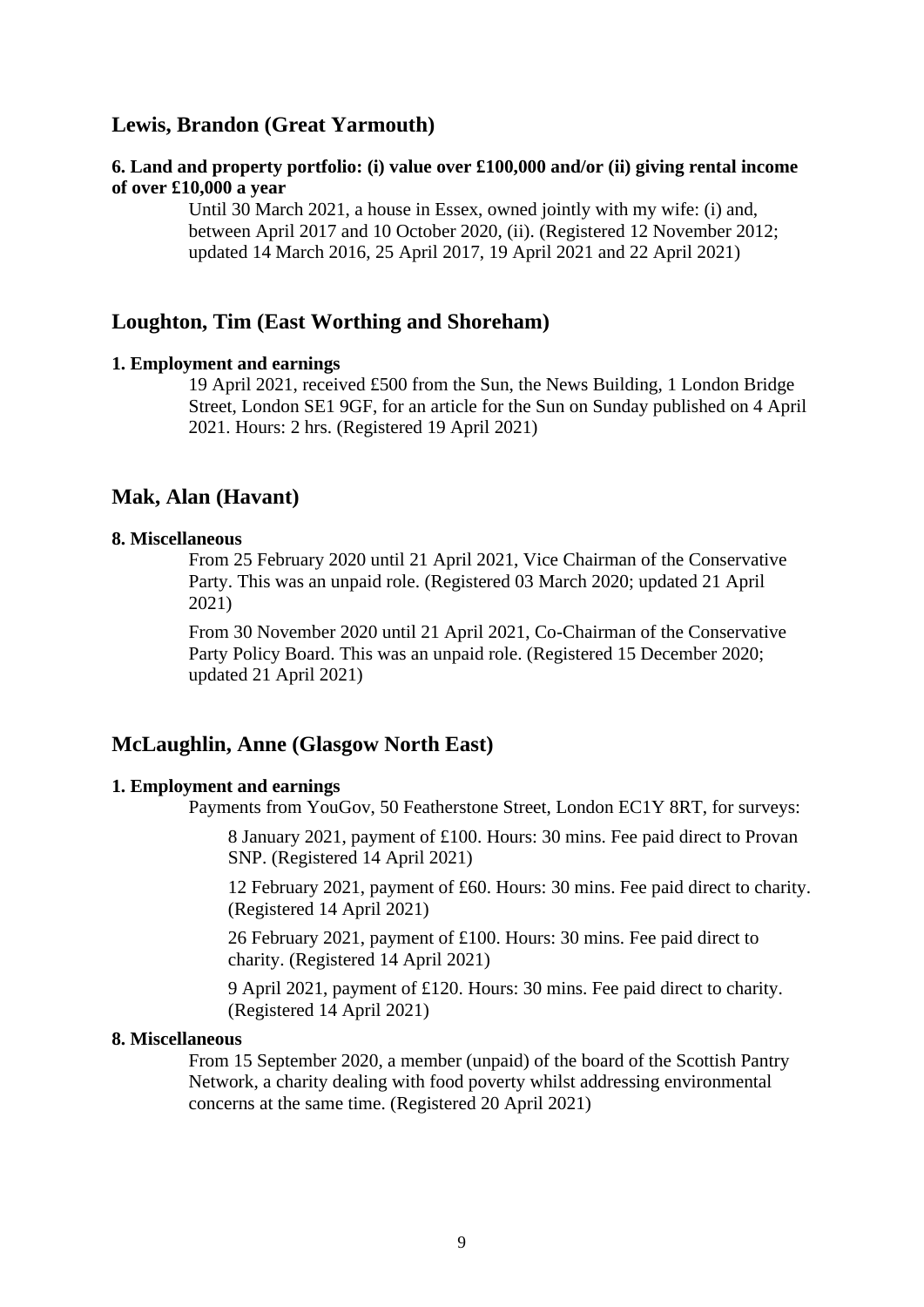# **Mitchell, Mr Andrew (Sutton Coldfield)**

#### **1. Employment and earnings**

Payments received from Biteback Publishing, 21 Marina Court, Castle Street, Hull HU1 1TJ, via AM Heath & Co Ltd, 5 Warwick Court, London WC1R 5DJ:

30 March 2021, received initial payment of £956.12 plus VAT by way of advance for a forthcoming book. Hours: impossible to estimate. (Registered 22 April 2021)

# **Morris, Anne Marie (Newton Abbot)**

#### **8. Miscellaneous**

From 24 July 2019 until 17 April 2021, Chair of the Board, Westminster Green Management Company Ltd (unremunerated). (Registered 30 July 2019; updated 19 April 2021)

# **Murrison, Dr Andrew (South West Wiltshire)**

## **1. Employment and earnings**

Surgeon Commander Royal Naval Reserve, HMS President, St Katherine's Dock, London. (Updated 15 January 2014 and 2 October 2015)

31 March 2021, received £15,234. Hours: 384 hrs. (Registered 23 April 2021)

# **Phillipson, Bridget (Houghton and Sunderland South)**

#### **1. Employment and earnings**

Payments from YouGov, 50 Featherstone Street, London EC1Y 8RT, for completing opinion surveys. All fees paid direct to Houghton and Sunderland South Constituency Labour Party:

Payment of £140 expected for a survey on 13 March 2021. Hours: 25 mins. (Registered 15 March 2021; updated 23 April 2021)

9 February 2021, payment of £100 for a survey on 20 January 2021. Hours: 25 mins. (Registered 23 April 2021)

Payment of £60 expected for a survey on 29 January 2021. Hours: 25 mins. (Registered 23 April 2021)

Payment of £100 expected for a survey on 21 February 2021. Hours: 20 mins. (Registered 23 April 2021)

Payment of £120 expected for a survey on 31 March 2021. Hours: 30 mins. (Registered 23 April 2021)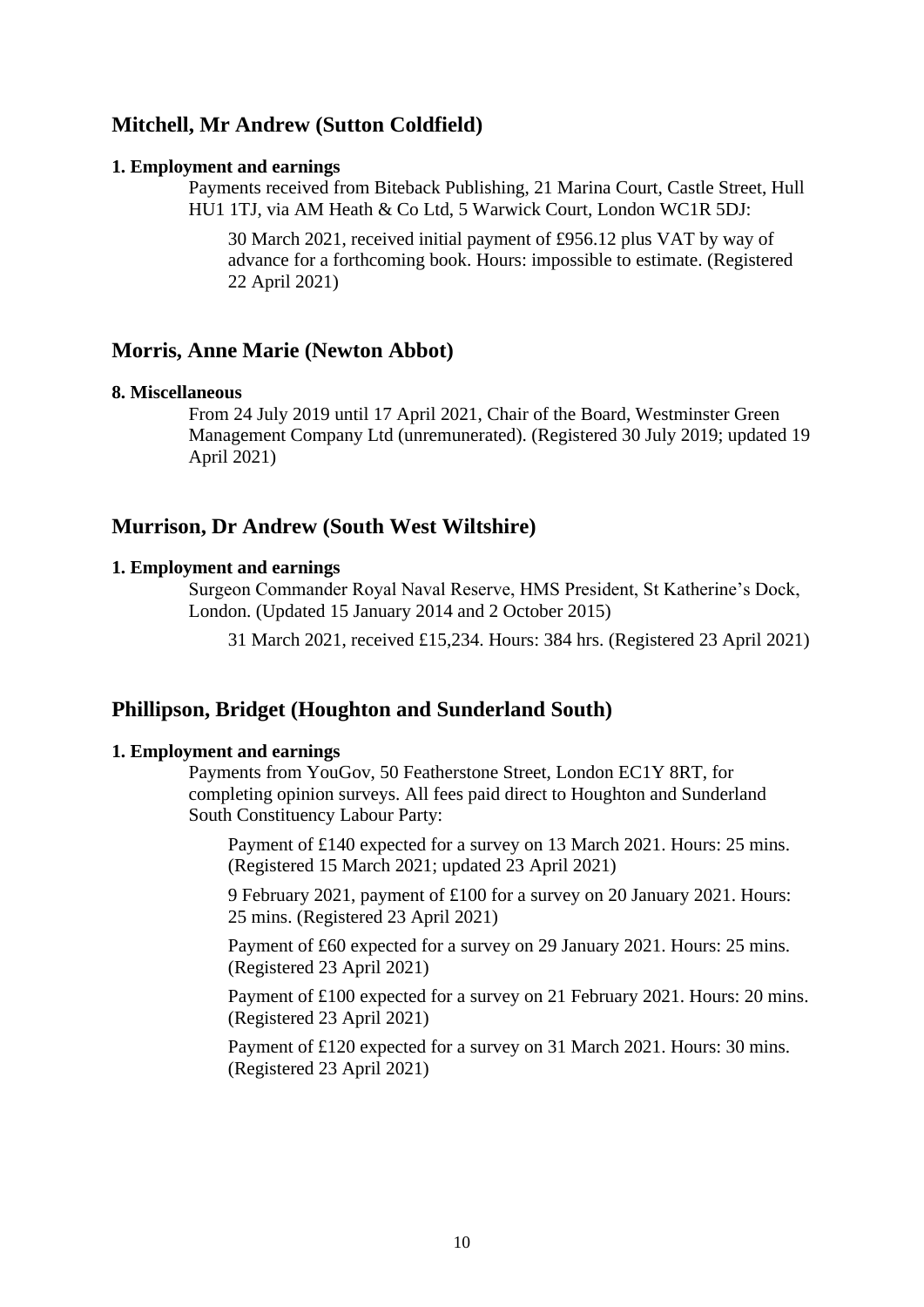# **Smith, Chloe (Norwich North)**

## **2. (a) Support linked to an MP but received by a local party organisation or indirectly via a central party organisation**

Name of donor: Philip Jeans Address of donor: private Amount of donation or nature and value if donation in kind: £5,000 Donor status: individual (Registered 23 April 2021)

## **Stevenson, John (Carlisle)**

#### **1. Employment and earnings**

Solicitor, partner in Bendles, of 22 Portland Square, Carlisle CA1 1PE. From 1 March 2021 until further notice, I receive £2,400 a month for work of between 10 and 45 hours. (Updated 09 December 2015, 27 December 2017, 02 April 2019 and 02 March 2021)

On 2 April 2021 I received £4,000 as profit share. No additional hours. (Registered 21 April 2021)

On 19 April 2021 I received £2,000 as profit share. No additional hours. (Registered 21 April 2021)

## **6. Land and property portfolio: (i) value over £100,000 and/or (ii) giving rental income of over £10,000 a year**

Until 6 April 2021, shared interest in a holiday let in Ambleside: (i) and (ii). (Updated 21 April 2021)

## **Streeting, Wes (Ilford North)**

## **2. (b) Any other support not included in Category 2(a)**

Name of donor: Anthony Watson Address of donor: private Amount of donation or nature and value if donation in kind: £5,000 Date received: 9 March 2021 Date accepted: 15 March 2021 Donor status: individual (Registered 14 April 2021)